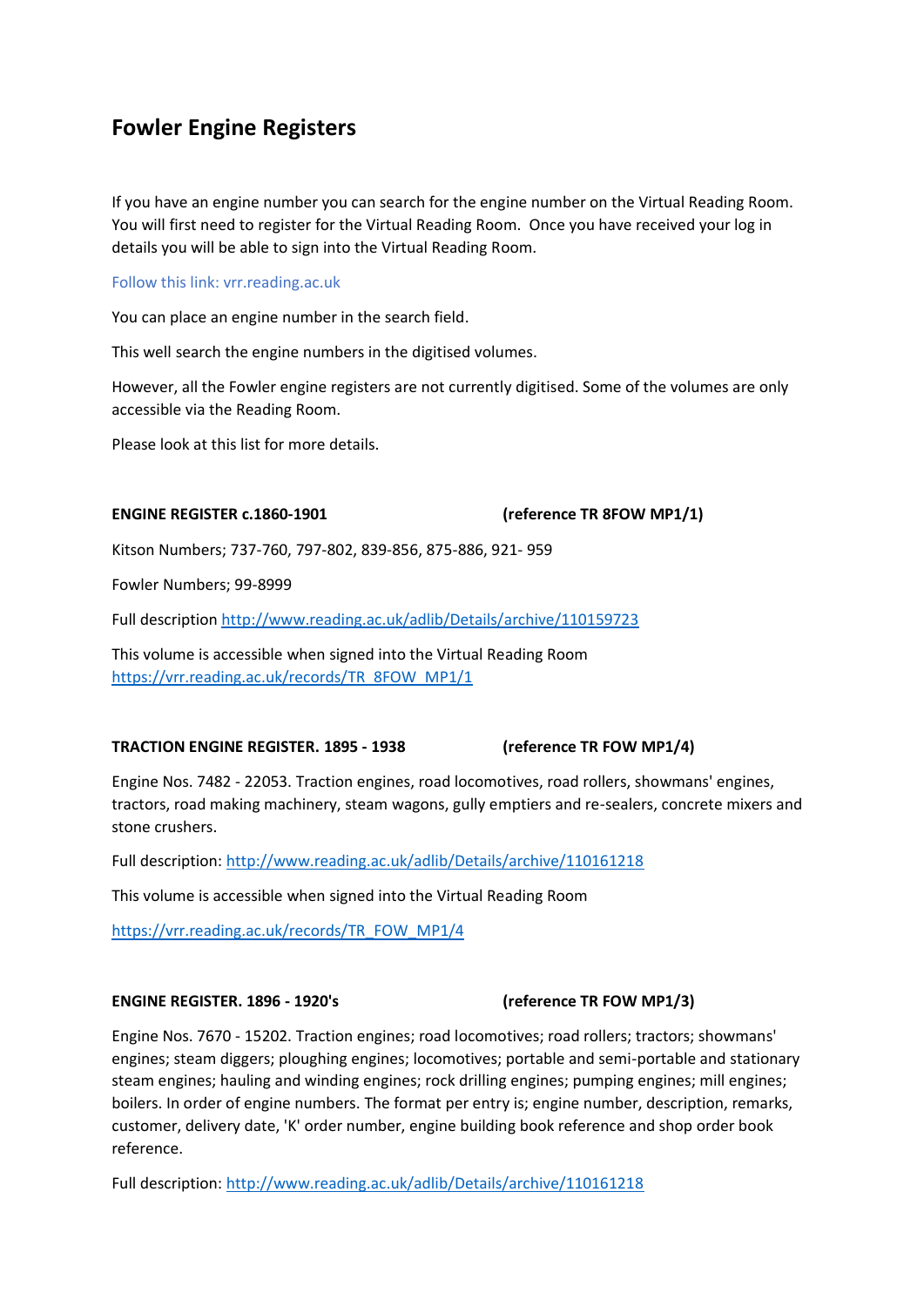This volume is accessible when signed into the Virtual Reading Room

[https://vrr.reading.ac.uk/records/TR\\_FOW\\_MP1/3](https://vrr.reading.ac.uk/records/TR_FOW_MP1/3)

#### **GENERAL PRODUCT REGISTER No 3 1909-1928 (reference TR FOW MP1/1)**

Contains:

1909 - 1928. Steam traction engines. Engine Nos. 12100 – 18063

1912 - 1928. Self moving engines. Engine Nos. 13424 - 18035.

1909 - 1928. Steam ploughing engines. Engine Nos. 12193 - 18033.

1910 - 1912. Steam hauling engines. Engine Nos. 12412 - 13378.

1909 - 1928. Steam boilers. Engine Nos. 12133 - 18096.

1909 - 1928. Locomotives. Engine Nos. 12271 - 18095.

1909 - 1914. Stationary steam engines. Engine Nos. 12191 - 14439.

1909 - 1928. Ploughs. Implement Nos. 8912 - 15106.

1909 - 1928. Cultivators. Implement Nos. 8931 - 15109.

1909 - 1928. Harvesters, beetroot lifters, knifers, scarifiers and ridgers. Implement Nos. 8923 - 15099.

1909 - 1928. Harrows. Implement Nos. 8941 - 15071.

1909 - 1928. Planters, rollers, combined implements and land presses. Implement Nos. 9022 - 15013.

1909 - 1928. Mole ploughs and drainers. Implement Nos. 9190 - 15075.

1909 - 1928. Ditching ploughs. Implement Nos. 9015 - 15108.

1910 - 1928. Scoops and land levellers. Implement Nos. 9213 - 15074.

1909 - 1928. Water carts, oilcarts and tar boilers. Implement Nos. 8943 - 15104.

1909 - 1928. Wagons and gritters. Implement Nos. 8924 - 15101.

1910 - 1928. Trailers. Implement Nos. 9450 - 15060.

1910 - 1928. Sleeping vans. Implement Nos. 9181 - 15034.

1913 - 1924. Anchors, rope porters and snatch blocks. Implement Nos. 11114 - 14392.

1910 - 1927. Clip pulleys. Clip Pulley Nos. 939 - 956.

1909 - 1928. Repair and alteration work. 'X' Nos. X2287 - 4505.

1909 - 1923. General expenses work, premises extensions and experimental work. 'GE' Nos. GE741 - 969.

1915 - 1918. Military accessories. 'VK' Nos. VK101 - 532.

1915 - 1918. Ministry of Munitions orders. 'MNS' Nos. MNS101 - 561.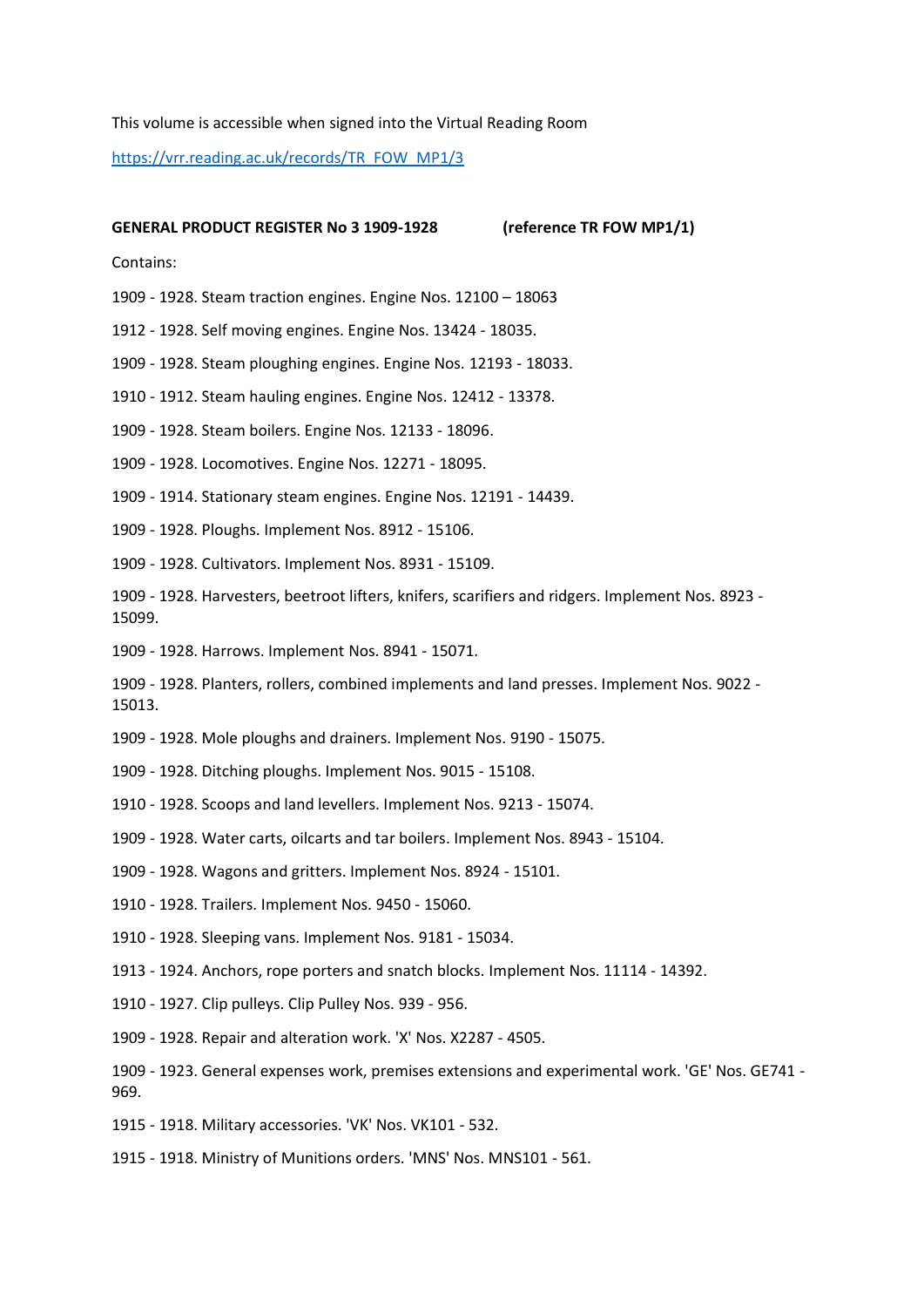1923 - 1928. Concrete making machinery. Engine Nos. 16035 - 18108.

1923 - 1928. Stone crushers. Implement Nos. 14260 - 14695.

1924 - 1928. Steam wagons. Engine Nos. 16252 - 17926.

Full description<http://www.reading.ac.uk/adlib/Details/archive/110161215>

This volume is accessible when signed into the vrr.reading.ac.uk [https://vrr.reading.ac.uk/records/TR\\_FOW\\_MP1/1](https://vrr.reading.ac.uk/records/TR_FOW_MP1/1)

#### **GENERAL PRODUCT REGISTER No. 4. 1928 - 1936 (reference TR FOW MP1/2)**

- 1928 1936. Traction engines. Engine Nos. 18140 21626.
- 1928 1935. Ploughing engines. Engine Nos. 17791 20938.
- 1928 1936. Steam wagons. Engine Nos. 18180 21454.
- 1928 1935. Locomotives. Engine Nos. 18219 20765
- 1928 1935. Concrete making machinery. 'X' Nos. X4507 7388, Engine Nos. 18109 20947.
- 1929 1934. Wagons and trailers. Implement Nos. 15160 15497.
- 1928 1935. Gritting machines. Implement Nos. 15118 15581.
- 1928 1935. Tar boilers. 'X' Nos. X4510 7298.
- 1928 1936. Scarifiers. Implement Nos. 15110 15606.
- 1928 1931. Water carts. Implement Nos. 15116 15232.
- 1928 1935. Sleeping vans. Implement Nos. 15135 15582.
- 1928 1935. Register of 'X' Nos. X4506 7396.
- 1928 1935. Ploughs. Implement Nos. 15121 15500.
- 1929 1931. Bevel frame ploughs. Implement Nos. 15158 15415.
- 1928 1934. Cultivators. Implement Nos. 15133 15599.
- 1928 1930. Harrows. Implement Nos. 15120 15260.
- 1928 1934. Other implements. Implement Nos. 15120 15547.
- 1928 1931. Anchors, rope porters and snatch blocks. 'X' Nos. X4605 5879.
- 1928 1935. Diesel engines. Various series. X4596 5170; CI 105 196; M 197 408.

Full description:<http://www.reading.ac.uk/adlib/Details/archive/110161216>

This volume is accessible when signed into the Virtual Reading Room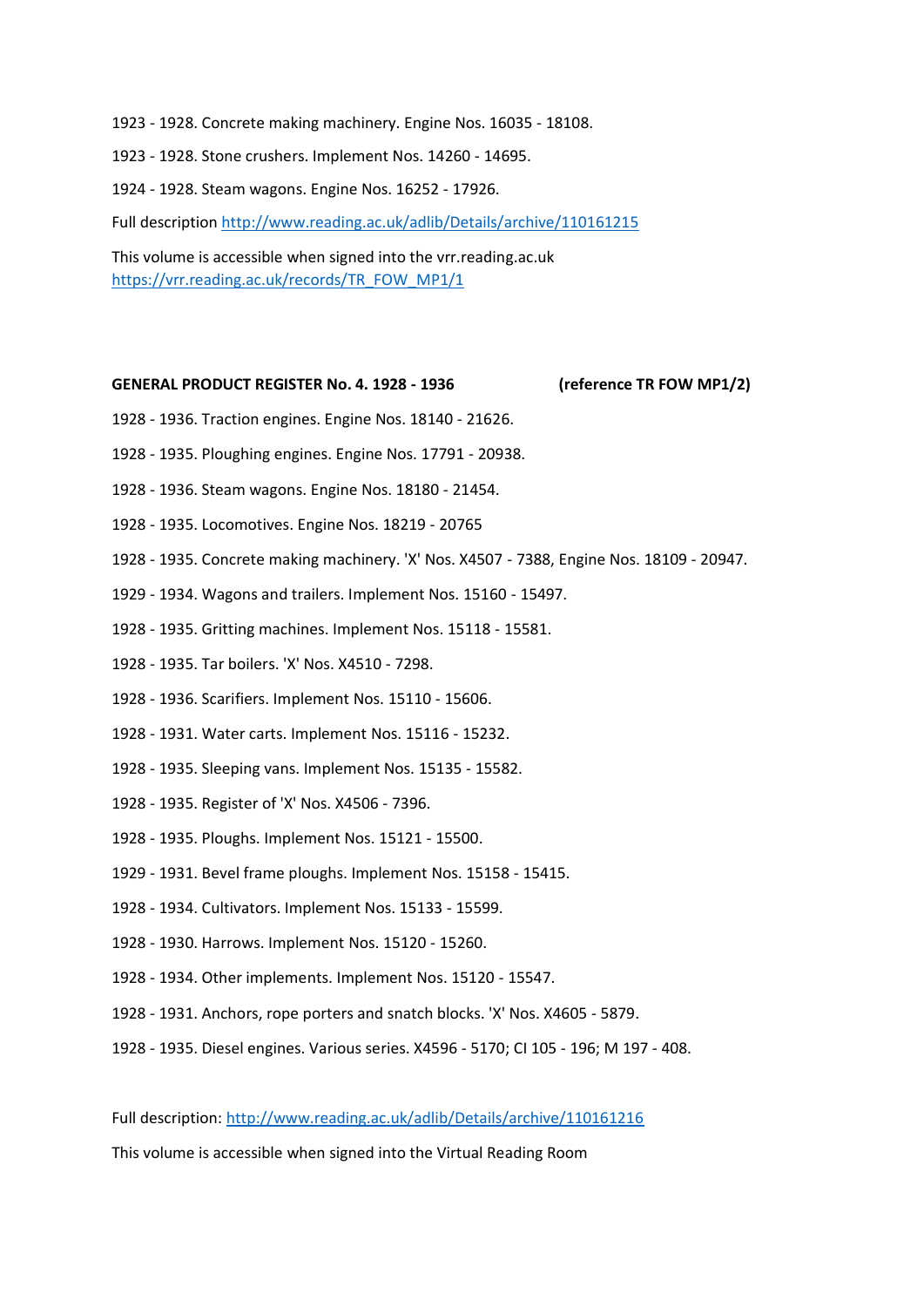# **BUILDING SPECIFICATION BOOKS – SERIES 1**

# **ENGINE DETAILS BOOK No. 9. 1893 – 1895 (reference TR FOW MP2/1)**

General. Includes traction engines, road locomotives, road rollers, ploughing engines, locomotives, portable and semi-portable steam engines.

Engine Nos. 7076 - 7470.

Full description:<http://www.reading.ac.uk/adlib/Details/archive/110161223>

This volume is accessible when signed into the Virtual Reading Room

[https://vrr.reading.ac.uk/records/TR\\_FOW\\_MP2/1](https://vrr.reading.ac.uk/records/TR_FOW_MP2/1)

### **ENGINE DETAILS BOOK No. 10. 1895 - 1896 (reference TR FOW MP2/2)**

General. Includes traction engines, road locomotives, road rollers, showmans' engines, steam diggers, ploughing engines, locomotives, portable and semi-portable steam engines. Engine Nos. 7471 - 7985.

Full description:<http://www.reading.ac.uk/adlib/Details/archive/110161224>

This volume is accessible when signed into the Virtual Reading Room

[https://vrr.reading.ac.uk/records/TR\\_FOW\\_MP2/2](https://vrr.reading.ac.uk/records/TR_FOW_MP2/2)

### **ENGINE DETAILS BOOK No. 11. 1896 - 1897 (reference TR FOW MP2/3)**

Traction engines. Includes road locomotives and road rollers. Engine Nos. 7622 - 7910.

Full description:<http://www.reading.ac.uk/adlib/Details/archive/110161225>

This volume is accessible when signed into the Virtual Reading Room

[https://vrr.reading.ac.uk/records/TR\\_FOW\\_MP2/3](https://vrr.reading.ac.uk/records/TR_FOW_MP2/3)

# **ENGINE DETAILS BOOK No. 14 1896 - 1899 (reference TR FOW MP2/4)**

Traction engines. Includes road locomotives and road rollers. Engine Nos. 7911 - 8198 and 8708.

Full description:<http://www.reading.ac.uk/adlib/Details/archive/110161226>

This volume is accessible when signed into the Virtual Reading Room

[https://vrr.reading.ac.uk/records/TR\\_FOW\\_MP2/4](https://vrr.reading.ac.uk/records/TR_FOW_MP2/4)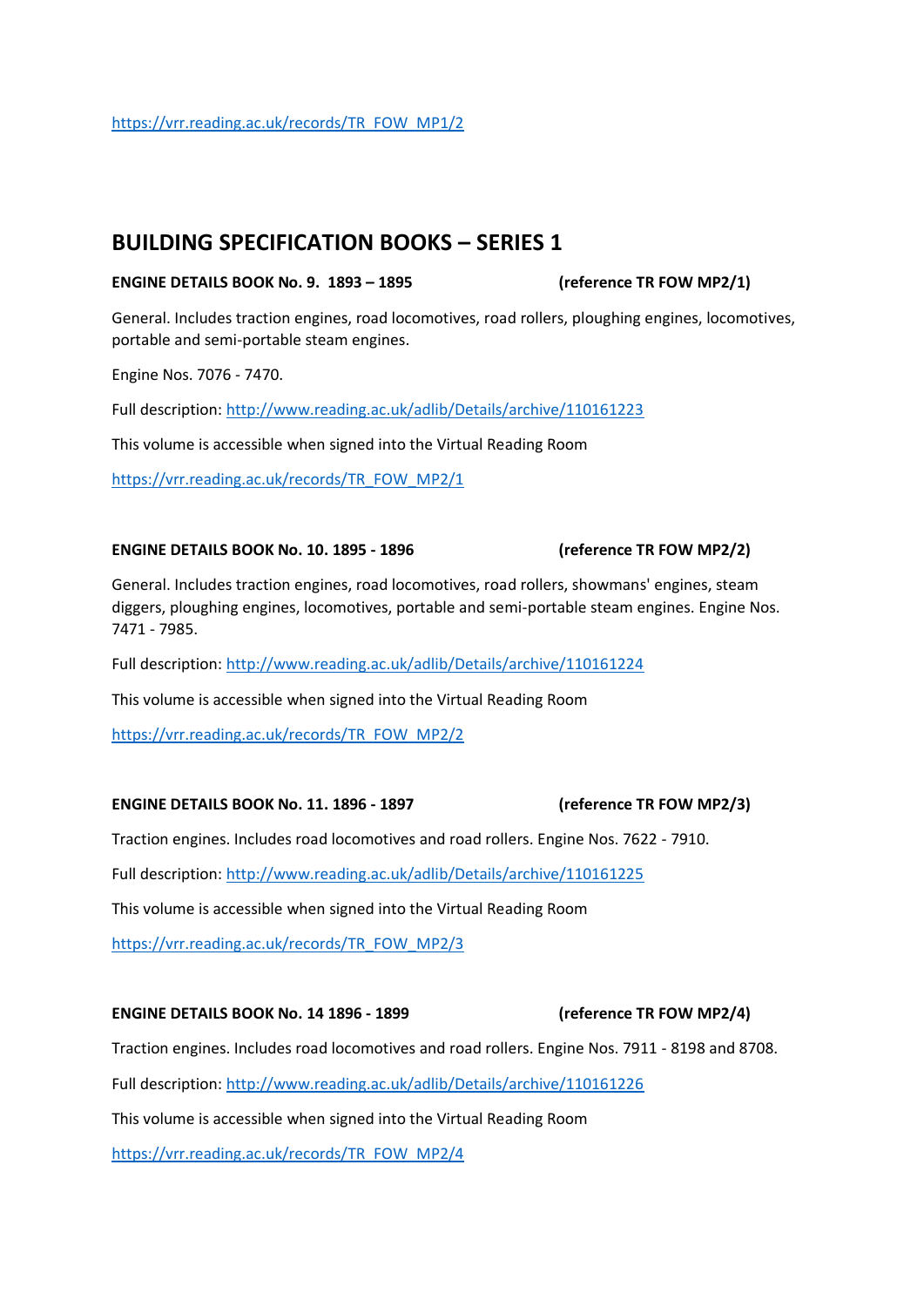### **ENGINE DETAILS BOOK No. 15. 1898 - 1901 (reference TR FOW MP2/5)**

Ploughing Engines. Engine Nos. 8298 - 8539.

Full description:<http://www.reading.ac.uk/adlib/Details/archive/110161227> This volume is accessible when signed into the Virtual Reading Room [https://vrr.reading.ac.uk/records/TR\\_FOW\\_MP2/5](https://vrr.reading.ac.uk/records/TR_FOW_MP2/5)

### **ENGINE DETAILS BOOK No. 17. 1897 - 1899 (reference TR FOW MP2/6)**

Traction engines. Includes road locomotives. Engine Nos. 8095 - 8277. Full description:<http://www.reading.ac.uk/adlib/Details/archive/110161228> This volume is accessible when signed into the Virtual Reading Room [https://vrr.reading.ac.uk/records/TR\\_FOW\\_MP2/6](https://vrr.reading.ac.uk/records/TR_FOW_MP2/6)

# **ENGINE DETAILS BOOK No. 20. 1898 - 1900 (reference TR FOW MP2/7)**

Traction engines. Includes road locomotives, showmans' engines and road rollers. Engine Nos. 8282 - 8563. Full description:<http://www.reading.ac.uk/adlib/Details/archive/110161229> This volume is accessible when signed into the Virtual Reading Room [https://vrr.reading.ac.uk/records/TR\\_FOW\\_MP2/7](https://vrr.reading.ac.uk/records/TR_FOW_MP2/7)

#### **ENGINE DETAILS BOOK No. 49. 1907 - 1913 (reference TR FOW MP2/9)**

Traction engines. Includes road locomotives, showmans' engines and road rollers. Engine Nos. 11106  $-11309$ 

Full description:<http://www.reading.ac.uk/adlib/Details/archive/110161231>

This volume is accessible when signed into the Virtual Reading Room

[https://vrr.reading.ac.uk/records/TR\\_FOW\\_MP2/9](https://vrr.reading.ac.uk/records/TR_FOW_MP2/9)

### **ENGINE DETAILS BOOK No. 86. 1913 - 1916 (reference TR FOW MP2/10)**

Traction engines. Includes road locomotives, steam tractors and road rollers. Engine Nos. 14331 - 14481.

Full description:<http://www.reading.ac.uk/adlib/Details/archive/110161232>

This volume is accessible when signed into the Virtual Reading Room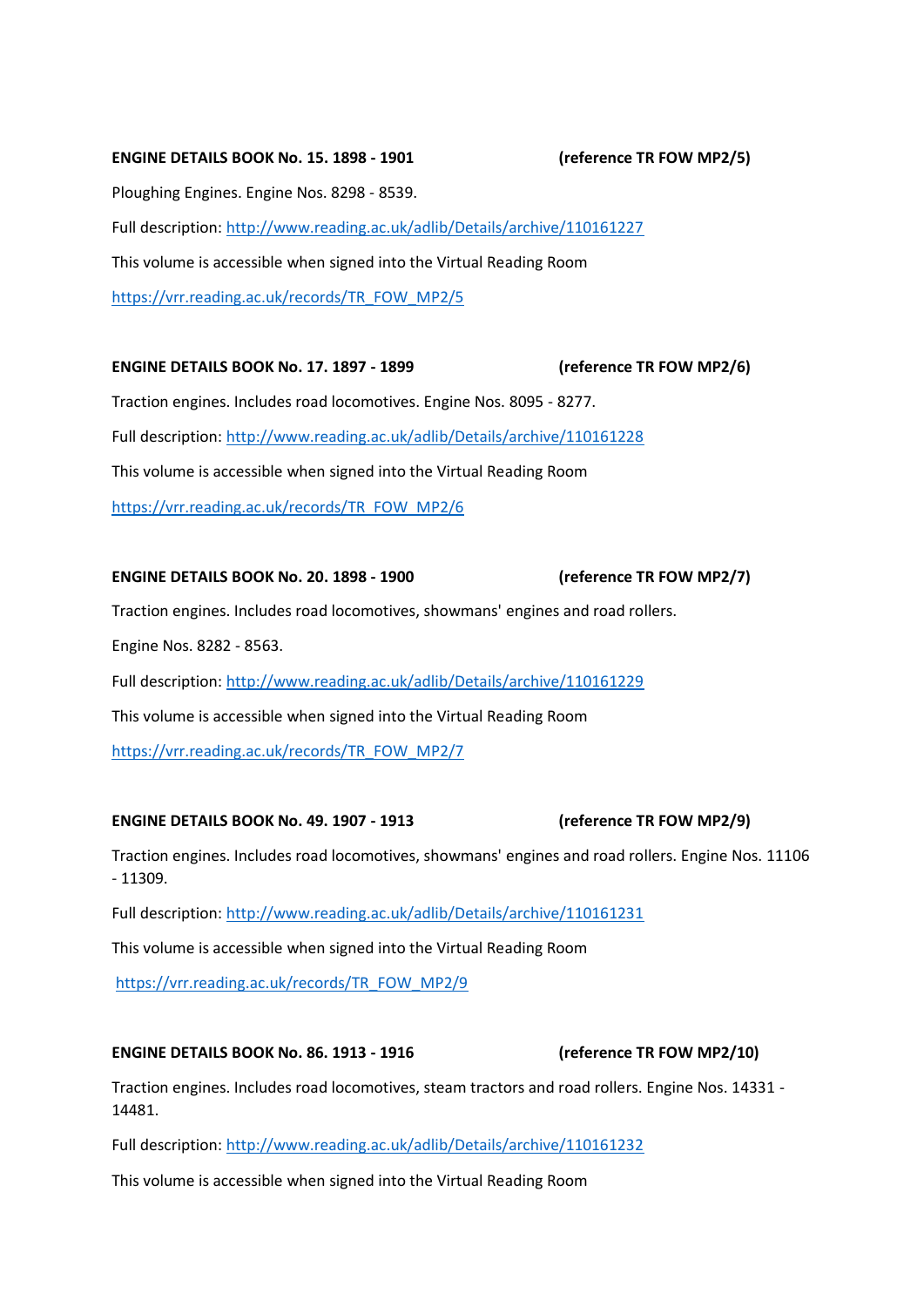# [https://vrr.reading.ac.uk/records/TR\\_FOW\\_MP2/10](https://vrr.reading.ac.uk/records/TR_FOW_MP2/10)

### **ENGINE DETAILS BOOK No. 87. 1915 and 1923 (reference TR FOW MP2/11)**

Traction engines. Includes road locomotives. Engine Nos. 14482 - 14565.

Full description:<http://www.reading.ac.uk/adlib/Details/archive/110161233>

This volume is not currently accessible when signed into the Virtual Reading Room please contact the Reading Room for further information.

### **ENGINE DETAILS BOOK No. 88. 1915 - 1922 (reference TR FOW MP2/12)**

Traction engines. Includes road locomotives, and road rollers. Engine Nos. 14566 - 14680.

Full description:<http://www.reading.ac.uk/adlib/Details/archive/110161234>

This volume is not currently accessible when signed into the Virtual Reading Room please contact the Reading Room for further information.

### **ENGINE DETAILS BOOK No. 89. 1916 – 1920 (reference TR FOW MP2/13)**

Traction engines. Includes road locomotives, showmans' engines and steam tractors. Engine Nos. 14747 - 14854.

Full description:<http://www.reading.ac.uk/adlib/Details/archive/110161235>

This volume is not currently accessible when signed into the Virtual Reading Room please contact the Reading Room for further information.

### **ENGINE DETAILS BOOK No. 90. 1916 - 1917 (reference TR FOW MP2/14)**

Traction engines. Includes road locomotives. Engine Nos. 14858 - 14941.

Full description:<http://www.reading.ac.uk/adlib/Details/archive/110161236>

This volume is not currently accessible when signed into the Virtual Reading Room please contact the Reading Room for further information.

### **ENGINE DETAILS BOOK No. 91. 1916-1919 (reference TR FOW MP2/15)**

Traction engines. Includes road locomotives and steam tractors. Engine Nos. 14942 - 15308.

Full description:<http://www.reading.ac.uk/adlib/Details/archive/110161237>

This volume is not currently accessible when signed into the Virtual Reading Room please contact the Reading Room for further information.

# **BUILDING SPECIFICATION BOOKS – SERIES 2**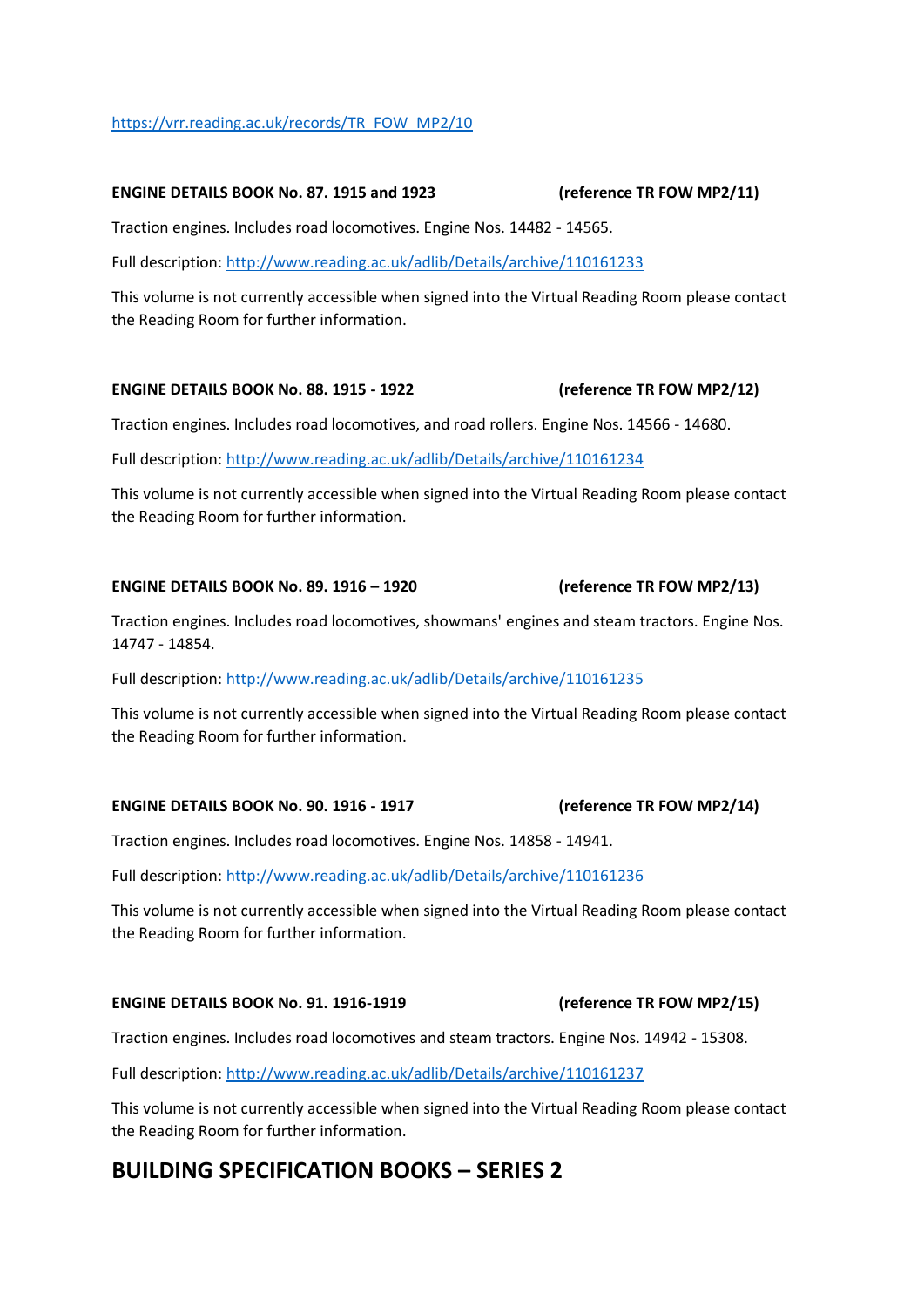### **ENGINE REGISTER no. 43 c. 1901-1902 (reference TR 6FOW MP2/1)**

With index by class and engine number, with shop specifications for engine. Class TE, B, A, D, N Full description:<http://www.reading.ac.uk/adlib/Details/archive/110385082> This volume is accessible when signed into the Virtual Reading Room [https://vrr.reading.ac.uk/records/TR\\_6FOW\\_MP2/1](https://vrr.reading.ac.uk/records/TR_6FOW_MP2/1)

# **ENGINE REGISTER No. 45 c. 1902 (reference TR 6FOW MP2/2)**

With index by class and engine number, with shop specifications for engine. Class D, A, B, TE Full description:<http://www.reading.ac.uk/adlib/Details/archive/110385083> This volume is accessible when signed into the Virtual Reading Room [https://vrr.reading.ac.uk/records/TR\\_6FOW\\_MP2/2](https://vrr.reading.ac.uk/records/TR_6FOW_MP2/2)

## **ENGINE REGISTER No.49 c.1902 (reference TR 6FOW MP2/3)**

With index by class and engine number, with shop specifications for engine. Class N, D, A, B and miscellaneous

Full description:<http://www.reading.ac.uk/adlib/Details/archive/110385084>

This volume is accessible when signed into the Virtual Reading Room

# **ENGINE REGISTER No.51 c.1903 (reference TR 6FOW MP2/4)**

With index by class and engine number, with shop specifications for engine. Class N, D, A, B and miscellaneous

Full description:<http://www.reading.ac.uk/adlib/Details/archive/110385085>

This volume is accessible when signed into the Virtual Reading Room

[https://vrr.reading.ac.uk/records/TR\\_6FOW\\_MP2/4](https://vrr.reading.ac.uk/records/TR_6FOW_MP2/4)

### **ENGINE REGISTER No.180 c.1932-1933 (reference TR 6FOW MP2/5)**

Engine register no. 180 With index by class and engine number, with shop specifications for engine. Class T3, DNA, DNB, DNC, A & R, B, motor engines, X numbers, steam wagons and miscellaneous

Full description:<http://www.reading.ac.uk/adlib/Details/archive/110385086>

This volume is accessible when signed into the Virtual Reading Room

[https://vrr.reading.ac.uk/records/TR\\_6FOW\\_MP2/5](https://vrr.reading.ac.uk/records/TR_6FOW_MP2/5)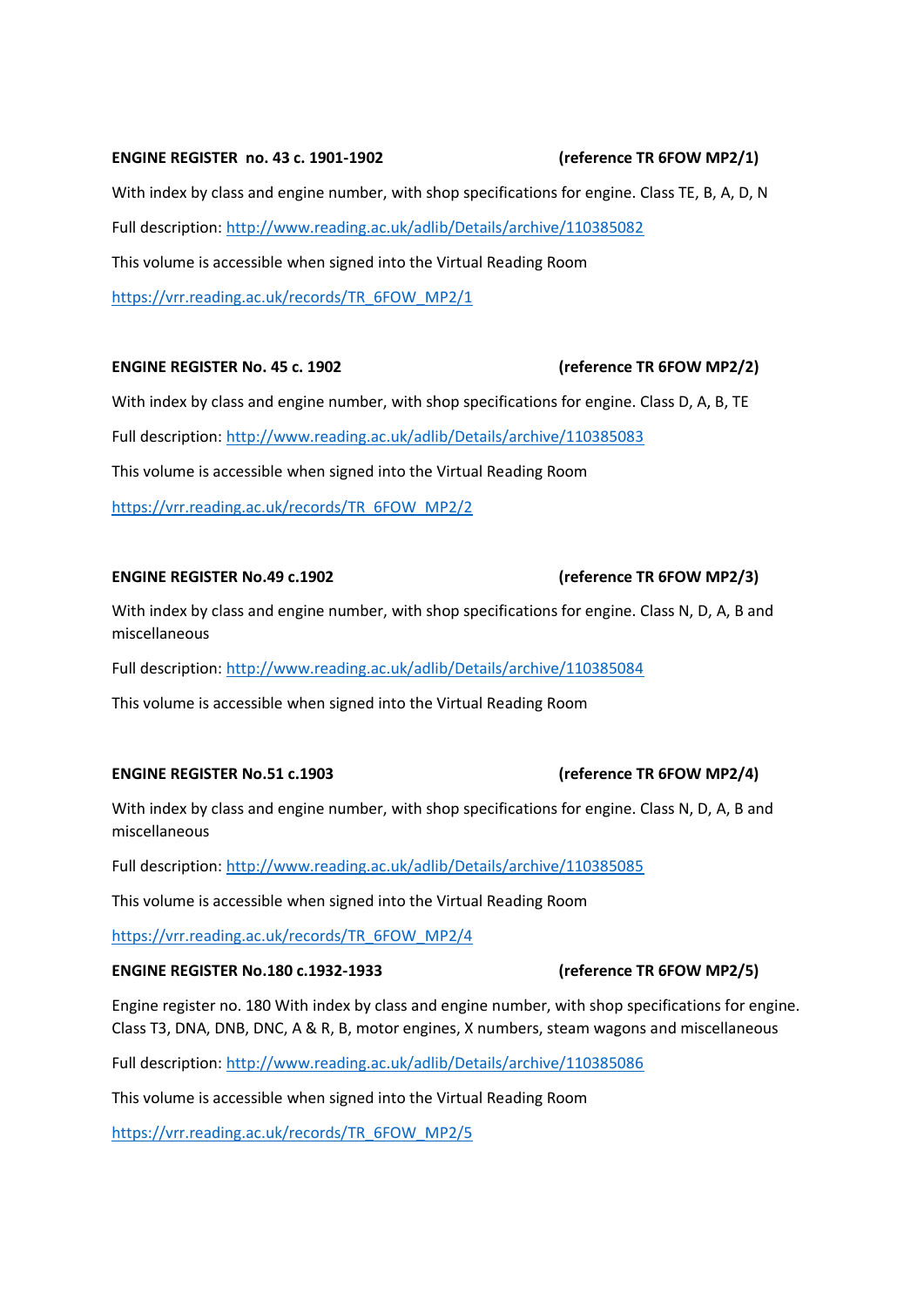# **LOCOMOTIVE REGISTERS**

# **LOCOMOTIVE REGISTER. 1923 - 1947 (reference TR FOW MP1/5)**

Petrol and diesel locomotives. Engine Nos. 16038 - 23012;

Full description:<http://www.reading.ac.uk/adlib/Details/archive/110161219>

This volume is not currently accessible when signed into the Virtual Reading Room please contact the Reading Room for further information.

# [https://vrr.reading.ac.uk/records/TR\\_6FOW\\_MP2/3](https://vrr.reading.ac.uk/records/TR_6FOW_MP2/3)

# **LOCOMOTIVE REGISTER. 1945 – 1968 (reference TR FOW MP1/6)**

Diesel locomotives. Locomotive Nos. 39, 41 and 42 series.

Full description:<http://www.reading.ac.uk/adlib/Details/archive/110161220>

This volume is not currently accessible when signed into the Virtual Reading Room please contact the Reading Room for further information.

# **LOCOMOTIVE BUILD SPECIFICATIONS**

**LOCOMOTIVE BUILDING BOOK No. 2. 1928 - 1937 (reference TR FOW MP2/16)**

Diesel, petrol and steam locomotives. Engine Nos. 18095 - 21843.

Full description:

This volume is accessible when signed into the Virtual Reading Room

[https://vrr.reading.ac.uk/records/TR\\_FOW\\_MP2/16](https://vrr.reading.ac.uk/records/TR_FOW_MP2/16)

# **LOCOMOTIVE BUILDING BOOK No. 3. 1936 - 1941 (reference TR FOW MP2/17)**

Diesel locomotives. Engine Nos. 21908 - 22897.

Full description:

This volume is not currently accessible when signed into the Virtual Reading Room please contact the Reading Room for further information.

# **LOCOMOTIVE BUILDING BOOK No. 4. 1939 - 1943 (reference TR FOW MP2/18)**

Diesel locomotives. Engine Nos. 22898 - 22942.

Full description: